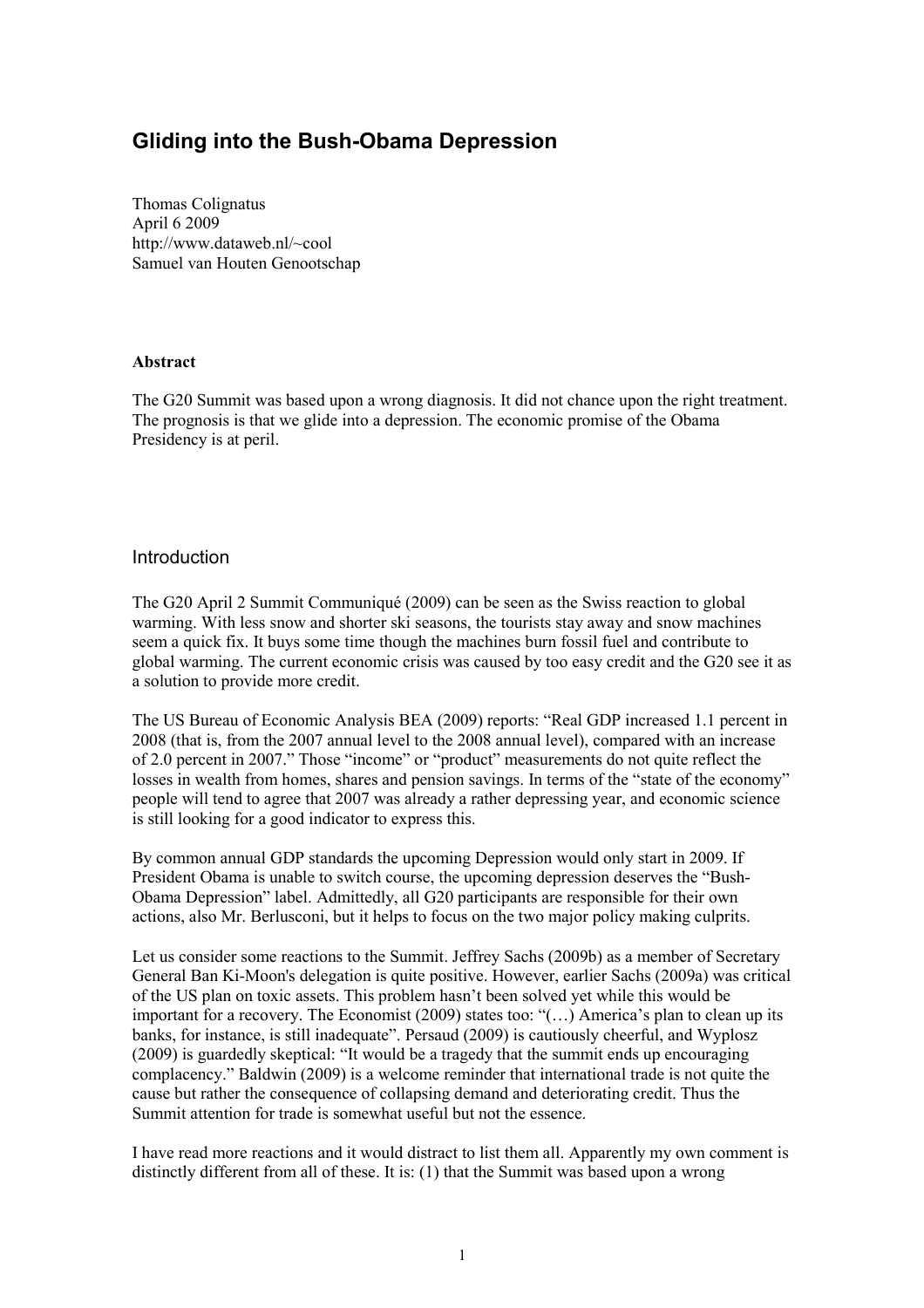diagnosis, (2) that it did not chance upon the right remedy, (3) hence that the prognosis must be that we continue to glide into a major Depression, and (4) that the economic promise of the Obama Presidency is at peril.

This present comment is only a superficial review of the main lines of reasoning. I have collected my relevant papers at the weblink Colignatus (2009) and refer only this once. The given weblink provides the argumentation in depth.

## Ad 1. The diagnosis

### 1.1 The economics of information

In this evolving depression, the various "crisis peak moments" (like Bear Stearns in August 2007) all had the property that the information was available but not properly collected and transformed into adequate policy.

A major point is that the Bush Administration financed the Attack on Iraq by implicitly borrowing from China. The US is a democratic state and China is an authoritarian state so that the burden for the more sensible policy would rest with the US. Instead, the US failed, but not for the lack of available information. The basic problem lies not within the financial realm but within the whole system of economic decision making, and in particular with the handling of information. Once you grasp the notion of a systematic failure in the current structure of democracy, a reconsideration of history will provide all the evidence needed for further confirmation.

The prevalent system of democracy with the Trias Politica of the Executive, Legislative and Judicial branches still allows too much leeway for the political process to manipulate information that is crucial for the living conditions of the people. This is an analysis that can be made in the field of Political Economy. The best solution found till now is the suggestion of an Economic Supreme Court (ESC), at the same constitutional level as the other branches.

### 1.2 Macro-economics by itself

In terms of macro-economics seen by itself, the diagnosis is that we face "repressed stagflation bursting into the open". Stagflation was repressed by deregulation running amok. When deregulation is put a stop to (with re-regulation), stagflation will break out into the open again.

The Great Stagflation since 1970 itself has been caused by information mismanagement as well. Proper management of information thus is required to get us out of this mess too.

If you don't have the right diagnosis then you may still chance upon the right remedy. In the present case it is highly unlikely that we will be so lucky.

## Ad 2. The remedy

### 2.1 The economics of information

The proper remedy would be for each nation to create a constitutional amendment on an Economic Supreme Court. Thus the G20 Summit should not have been a gathering of the leaders and their ministers of Finance only but should also have included their constitutional jurists.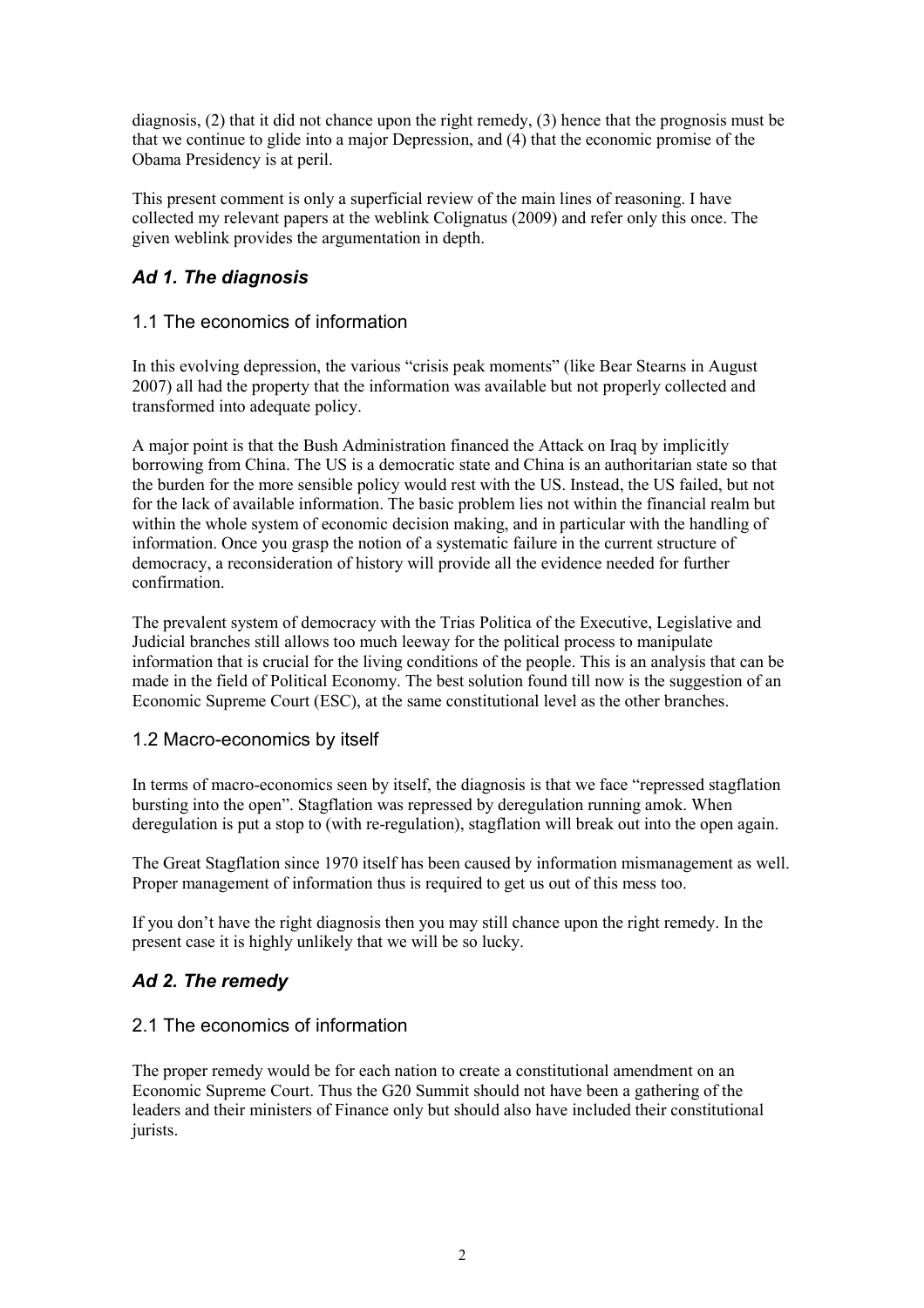### 2.2 Macro-economics by itself

For macro-economics, the solution consists of (a) restoration of the optimal path by restructuring tax and social security to take away the macro-economic cause for the Great Stagflation, (b) to accept an appropriate reduction of the working week as a temporary measure to get to the optimal path. Thus the G20 Summit should also have included their ministers of Economic Affairs.

Currrently, the G20, in their money and finance mode of thinking, accept the rise of unemployment as inevitable. Unemployment is seen to rise to some 10% and in some countries even much higher. The G20 try to avoid it, of course, but apparently only over a longer horizon, while there is more urgency to bail out the banks.

The G20 intend to support demand and re-regulate finance. Demand is supposed to be supported by an expansion of the IMF. Re-regulation of the financial system indeed is required and may be interpretated as better handling of information in a sub-area. The measures however are inadequate.

Money and credit aren't substitutes for real measures and carry the risk of inflation. Monetary and fiscal measures are known as "pushing on a string". Another analogy is "you can bring a horse to the water but not make it drink". An allocation of SDR falls into this category. There is no quick and reliable channel from the government to the micro level. The G20 measures only prevent a collapse just now and buy some more time but also allow the rot to creep in more deeply.

PM 1. SDRs are also dubious since they are a political way out of hard choices. When a government is faced with austerity, taxation, debt or printing money, it seems a political relief to be able to get or borrow SDR from an institution that does the printing (under joint responsibility with others in the same boat). SDRs sound austere and seem to prevent critical questions. But if we had a world parliament then the critical questions would surface. It is not a pretty sight to see democratic nations take advantage of a non-democratic situation.

PM 2. Eastern Europe has been compared to the subprime lending in the US. Western European banks and their local subsidiaries have been lending in euro's, shifting the exchange rate risk towards the Eastern Europeans. IMF support to Eastern Europe is an indirect bail out for those Western banks. It may provide some immediate relief for Eastern Europe when it is allowd to repay IMF debt over a longer period but it also reduces real investments over a longer period. Why not let Western banks suffer ?

PM 3. In Baldwin (2009) I miss that trade restrictions are an excellent way to cause surplus (exporting) countries to stop exporting their unemployment and to refocus on their internal market. It is important to remember the Skidelsky (2000) biography of Keynes: while the intuitive idea of political policy makers is to think that the deficit (importing) country is to blame and has to adjust, the better analysis is that the surplus (exporting) country has a responsibility to adjust. After World War II the major exporter was the US and Keynes's argument might have seemed self-serving but it makes excellent economic sense by itself and now China can use its advice.

### Ad 3. The prognosis

### 3.1 The economics of information

It is merely an exercise in logic that if the patient does not get proper treatment then he or she is unlikely to recover. In this case the G20 slow down the collapse. Will there be a recovery ?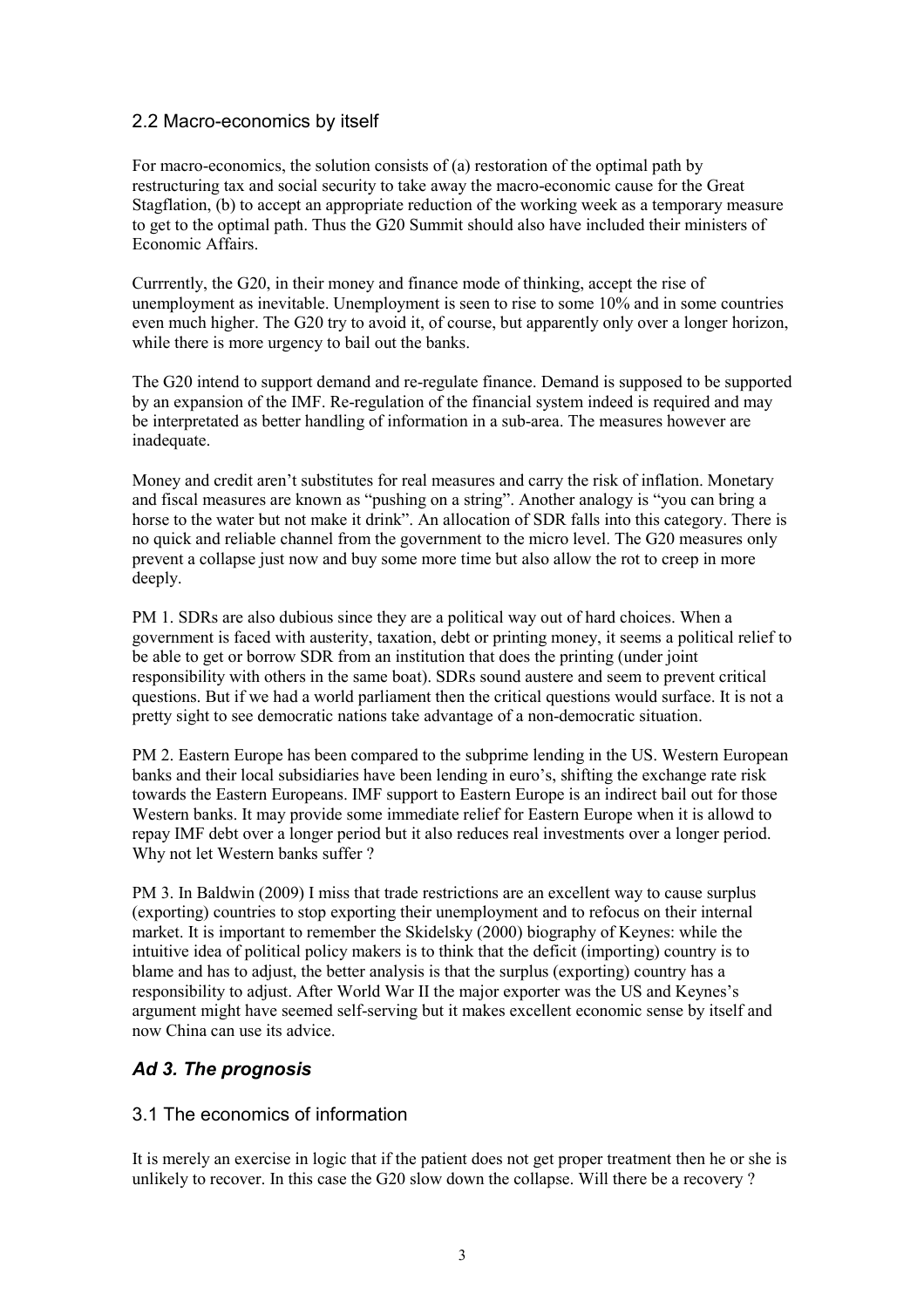Admittedly, the future may bring surprises that reduce the requirement to adapt our system of democracy. A discovery of cheap energy. A biotechnological revolution. Emerging nations may get their act together and replace the collapsing West. Google creates the first network that can think for itself so that people need only log in to get benevolent advice. To mention only a few scenario's. But if we stick to common economic analysis then the following would be expected to happen.

### 3.2 Macro-economics by itself

In the US, the Geithner-Summers bail out plan for the toxic assets is not a good plan and thus fails. Congress and taxpayers protest and it becomes ever more costly to sort out the mess. In the world, the G20 approach prevents immediate collapse but does not generate a recovery. Unemployment rises all over the world. More plans and funds are required. Quantitative easing causes inflation to rise. Inflation and more borrowing causes rates of interest to rise, reducing investments. Consumers rather reduce debt than spend. Instability increases risks. Increasingly risk-averse investors and banks reduce investments as well.

PM. Current long-term rates of interest are surprisingly low and TIPS are surprisingly high. Apparently my expectations are out of sync with the markets – but markets are also bureaucratic pension funds.

## Ad 4. The Obama Administration

President Obama selected his main economists from the Greenspan – Rubin – Summers – Geithner (GRSG) school of money and finance. Perhaps this was unavoidable given the Bush legacy, the seeming economic success and the "crisis peak moments" that may have suggested that the problem lay in the area of money and finance. Obama still relies on this school to clean up the mess they created. This is dubious however, as explained.

For the first quarter of 2009 one cannot evade the impression of groupthink in the Obama-Summers-Geithner team. There was some input from UK Prime Minister Brown but he had been a supporter of deregulation as well, needed to maintain a competitive edge for the City of London, and depended upon US leadership to prevent an Icelandic collapse of the UK economy. Brown was not the best advisor in place to advise the US how to deal with 10% unemployment.

Does Obama have an alternative ? He must choose from US economists. Leonhardt (2008) refers to the "Battle of the Bobs" between Robert Rubin and Robert Reich during the Clinton Administration, that apparently Rubin won. Reich now has won the argument that deregulation has turned out to be disastrous. But that does not imply that he was right on intervention in the market to directly do something about unemployment. Conditional on the state of economic theory in the US, the "Battle of the Bobs" still is undecided. Robert Reich still hasn't won the argument that the government should step in with an interventionist agenda, since his argumentation is unconvincing. But that does not mean that Robert Rubin has won the argument that it shouldn't. When unemployment rises to 10% society better steps in, and for sure if it stays this high during a number of years. The real US problem is their state of economic theory. It is OK that the two Bobs discuss with each other but it is not OK that they are not open to a discussion with others.

President Obama apparently still listens to the Summers & Geithner approach to unemployment. This is quite dubious too. Summers & Geithner namely do not have much of an argument but only a conviction. Obama thus eloquently fights for his agenda but sees it killed by dwindling prospects – that are caused by his choice of his team and their inclination to groupthink.